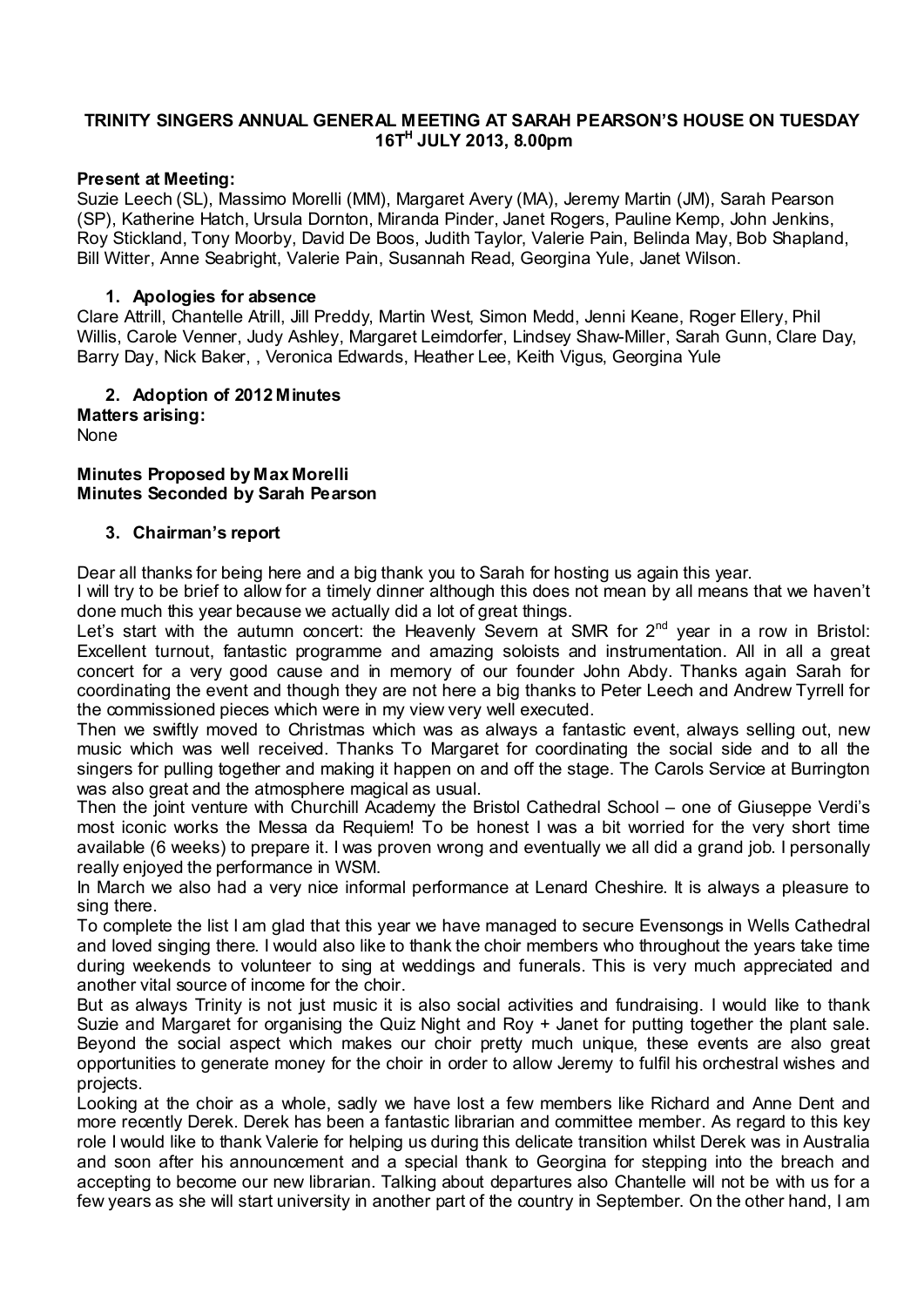pleased to announce that we have secured new choir members: Jeremy will give you the full details in his report.

As a New Year resolution – and this has been lingering for a while – I am pleased to announce that our friend Kate Lewis (who helped us for Christmas and will join us as soon as she will move to North Somerset) has kindly offered in her professional capacity as web programmer/editor to help us revamping our website. Kate will get in touch with Val to manage the transition from the old website to the new one.

In conclusion, I would like to thank Jeremy for bringing the best out of this choir, his dedication, patience, optimism, commitment and professionalism.

And now I will leave Jeremy introducing the programme for the forthcoming season. I can only anticipate that it will be rich, exciting and full of surprises!

## **Comments**

**John Jenkins** – Lack of recognition for Trinity Singers or Churchill School at the Joint project when performed in Bristol Cathedral

**Bob Shapland** – Echoed John's comments

**Bill Witter** – Thought we should have recognition in a monetary value, say £150 to recognise our contribution. **Sarah Pearson** commented that we contributed £400 for the loss.

**Jeremy** – shared his conversation with Paul Harrison which was if we are contributing to the loss, we should have had a greater part in the planning, including the choice of soloists.

**Sarah** – said we need to careful about what we contribute towards, not transport costs or music costs, but will pay for musicians

**Ursula** – shared the new plan for Churchill Community School, which is a greater focus on art and drama, less on music, so Trinity Singers really need to be proactive from a music perspective. The hall is being revamped with improved acoustics, it should be ready by Christmas, and could provide an opportunity for us to perform.

**Max –** Propose we put money into the 2015 project up front, and we have some control and say in the planning of the project.

**Margaret –** suggested we have a formal agreement with them

**Belinda –** Asked if we could have a say about the conductor. It was agreed that we should.

# **4. Musical Directors report**

Another good year! Highlights: Heavenly Severn – two world premieres Wrington concert Verdi Requiem Wells Evensong

#### **Review of Year**

Ambitious programme but pulled it off. A couple of pieces a bit close to the wire, but generally excellent! Two new pieces: Andrew and Peter

Enjoyed both. Both had their own challenges, but went really well. Andrew's piece lots of rhythmic difficulties, Peter – sustained singing, particularly in unaccompanied section. Enjoyed both very much and very grateful to the two composers for working with us.

Excellent audience again – good venue for us. Fitting tribute to John.

Christmas – great fun as usual. Like to see more singers taking part, particularly basses – we were very thin there. Great evening. Very successful financially again. Burrington Carols went well too.

Verdi Requiem. Another chance to perform a work we couldn't do on our own. Went extremely well on the night, particularly in Weston where I felt there was a real buzz. Children played amazingly well in the orchestra. Good partnership (with a few little issues now and then!).

Short concert in the Leonard Cheshire home in Axbridge – went down well, only one rehearsal but good result. Good outing to the Lamb afterwards.

Wells evensong – great to do an evensong again, especially after the feedback at the last AGM. Went very well – really enjoyed the Finzi in particular!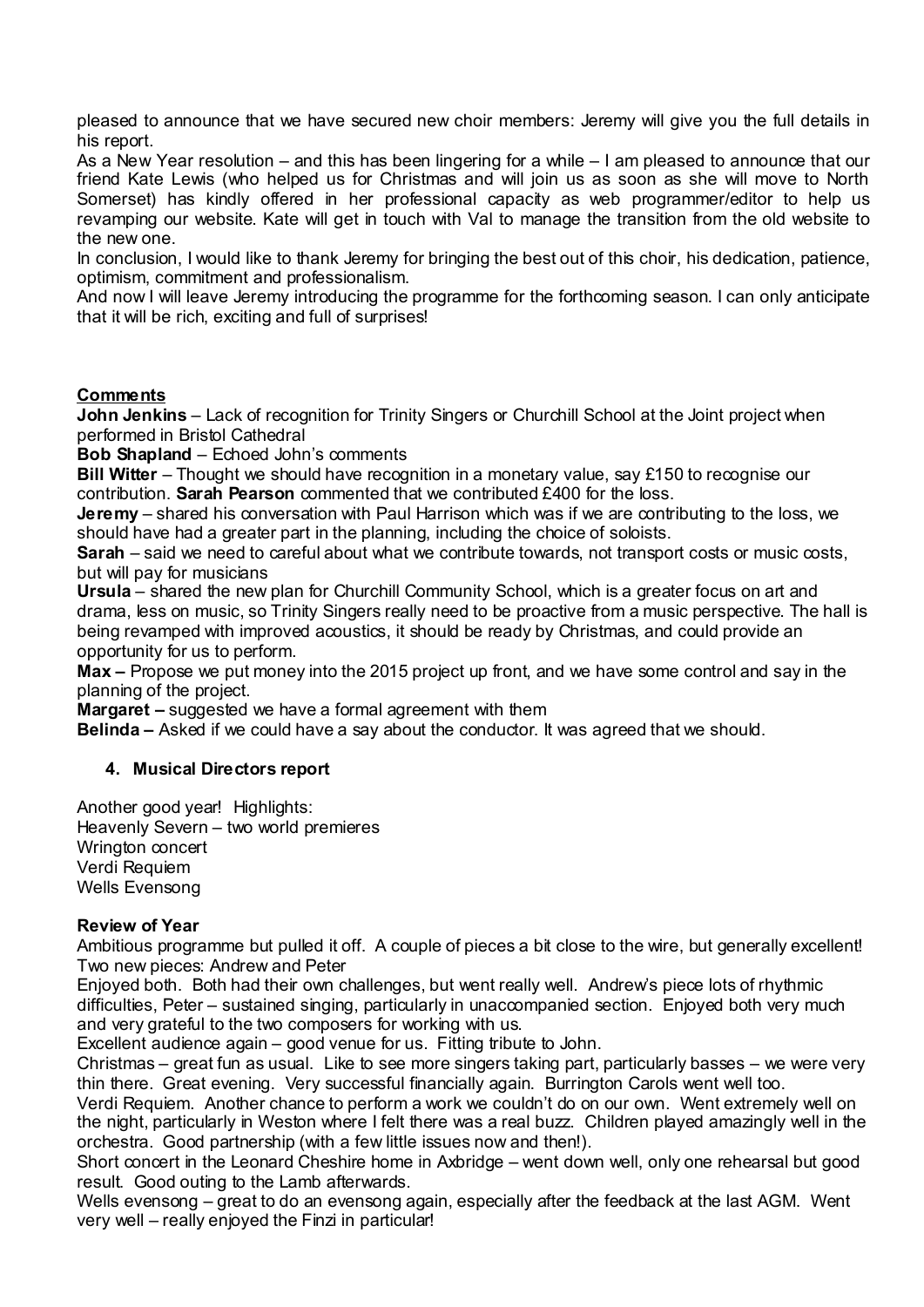Also did our first choir trip to a concert to hear Paul Mealor and Morten Laurdisen perform their own work in Llandaff cathedral. Was a most amazing evening – very moving and inspirational. As you know I managed to have a word with Paul Mealor afterwards and he is supposed to be coming down to work with us next year – more on that later.

#### **Membership changes**

Said goodbye to Sops: Chantelle Attrill; Altos: Louisa Purcell, Ann Dent; Basses: Derek Davey and Richard Dent.

I've said before that I don't want us to grow any bigger, particularly in the sops and altos, but the people who have left have enabled us to take on our first new members for some time.

I'd like to welcome Lindsey Shaw-Miller to second sops; Fem Urquhart to the first altos and Dave Evans to the first basses, who've all passed their auditions. We hope you enjoy singing with us and look forward to working with you.

We could still do with a few more strong tenors and basses – if anyone knows anyone who may be interested then please let me know.

To sum up, another good year – our first commissions, another strong audience and performance at St Mary Redcliffe, successful Verdi Requiem and great to do evensong again at Wells.

# **Next Year**

Open rehearsal as part of Bristol festival of song in October.

Really looking forward to the Durufle Requiem in November – an excellent, moving piece that sounds great with organ. I'm sure we'll have another great time at Christmas.

In March we'll be doing our biennial orchestral concert – this time focused around Pergolesi, including the beautiful Magnificat and Stabat Mater. This will be in Yatton again.

Would be good to do another evensong again. Beyond that will be thinking up some more exciting plans and trying some new things.

## **Thanks**

Can't finish without thanking the committee.

Max – another year as chair. Appeared by iPad at our last committee meeting.

Sarah – excellent Treasurer, positive, facilitative approach to my requests to spend money.

Suzie – highly efficient secretary, getting minutes out within minutes often.

Margaret – another year of good events. Quiz night, Christmas, and her daughter's wedding Katherine and Susannah – constant good humour, sound advice and excellent support.

Many thanks to Derek again as librarian, and welcome Georgina – I know she will do an excellent job. Thanks to Keith for stepping in on several occasions to conduct when I can't be there.

Thanks to you all for continuing to make Trinity the warm, friendly and politics-free choir which it is

(which is quite unusual!).

#### **Comments**

**John Jenkins –** No mention of the Songs of Praise. Couple of good things, the music was good, lots of sacred music.

**Bill –** We commissioned the music, do we own the copyright to the music, and therefore could we loan the copies out to others? We don't know the answer.

**Max –** said we could talk to Andrew about it and come up with an agreement.

# **5. Treasurer's report and adoption of the accounts for Year End 2011**

Total income for 2012 was £3,334, this was £500 more than 2011. Main source of additional income came from weddings and funerals. General expenses were higher in 2012, we spent a lot more on music in 2012 (see accounts report for detail). Events netted significant income which allows for orchestral concerts. Our concerts cost more than our fund raising last year. Assets at end of 2012 £3,884. Sarah said she wouldn't want the assets to go any lower than the current assets.

# **Comments**

- **Bob** if you look at the detail, the wine contribution from Sarah is a major contributor to our fund raising, and wanted to thank Sarah for this.
- **Bill –** best societies accounts he has ever seen, thank you.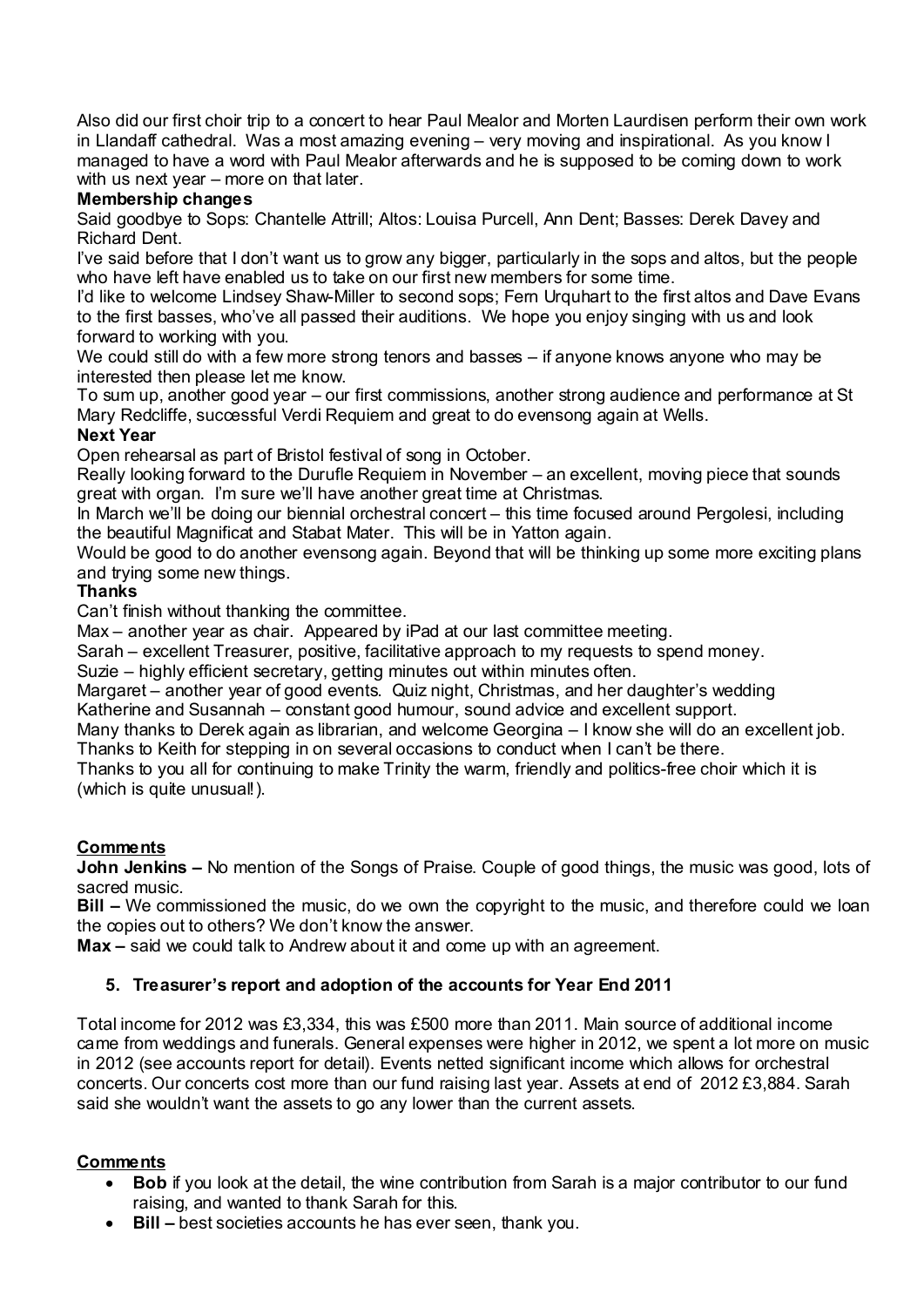- **Bill – Q - Could we consider loaning out the Verdi Requiem?** General consensus that we could.
- **Suzie –** Post details of our available music which could be hired out on our new website

#### **Accounts Proposed by Roy Stickland Accounts Seconded by Bob Shapland**

#### **6. Secretaries report**

Buddying system working well. SL tries to notify choir of dates as soon as we have them, but it does rely on others informing SL of dates first. SL apologised if not been as communicative as normal. SL asked for suggestions to improve communication further.

## **Actions**

• **Suzie** ask choir members to update the contact sheet and then will circulate choir members telephone numbers to all choir members

## **7. Librarians report**

Take care of the music, especially Durufle Requiem, there is an additional fee for no-returned copies. Rub out pencil marks.

# **8. Social Secretary report**

Events since last AGM:

Quiz night well attended and raised £445. Bring friends to the quiz who are helping us to raise funds. Christmas Concert – tickets didn't sell out last year

Skittles - a good evening, suggest we make it a regular annual event.

Meal in Wells

Concert trip to Wales

Flowers and cards – appreciate the flowers which were sent to MA, flowers to Carole Venner, present to Derek Davey. People don't always bring money to choir, and MA has been out of pocket. Want to make sure everyone is given the opportunity to receive flowers

Suggested that we get a scheme going for car sharing to events outside the area

Future events – Friday  $4<sup>th</sup>$  October at Burrington – Quiz night Christmas Concert 14<sup>th</sup> December at Wrington. Thank you to everyone who has given their time to help support the events organised. Choir robe organiser – please let Margaret know if you don't have a robe, perhaps we could purchase a couple of robes

#### **Comments**

• **Roy –** put forward the idea of a summer garden party, Roy happy to host,

# **9. Election of officers: Chairman, Treasurer, Secretary, Librarian, Publicity, Social Secretary,**

Proposal for 2013 Committee Members Chair: Max Morelli Treasurer: Sarah Pearson

Secretary: Suzie Leech Publicity: Katherine H-M Social Secretary: Margaret Avery E –Publicity & Concert Committee Representative: Susannah Read

Non Committee Roles